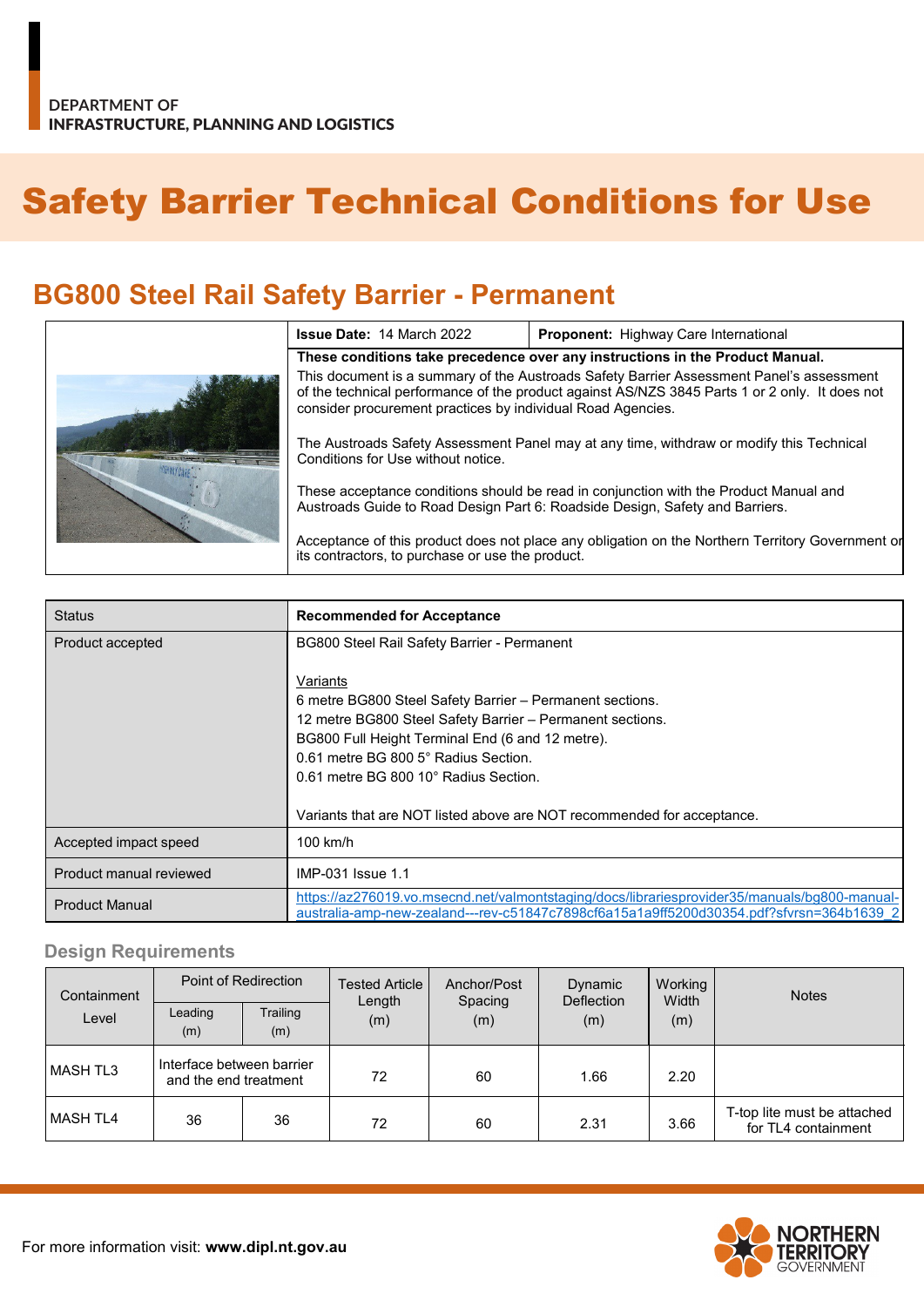#### **Approved Connections**

| An accepted end treatment must be provided at both ends of all barrier installations |                                                                                                                                                                                                                                                                                                                                                                                                                                                                                                                                                                                                                     |  |  |  |
|--------------------------------------------------------------------------------------|---------------------------------------------------------------------------------------------------------------------------------------------------------------------------------------------------------------------------------------------------------------------------------------------------------------------------------------------------------------------------------------------------------------------------------------------------------------------------------------------------------------------------------------------------------------------------------------------------------------------|--|--|--|
| <b>Public Domain Products</b>                                                        |                                                                                                                                                                                                                                                                                                                                                                                                                                                                                                                                                                                                                     |  |  |  |
| W-Beam Guardrail                                                                     | <b>Not Permitted</b>                                                                                                                                                                                                                                                                                                                                                                                                                                                                                                                                                                                                |  |  |  |
| Thrie-Beam Guardrail                                                                 | Not Permitted                                                                                                                                                                                                                                                                                                                                                                                                                                                                                                                                                                                                       |  |  |  |
| Concrete                                                                             | Permitted - BG800 to Thrie Beam to Type F Concrete Safety Barrier. The transition includes the<br>Full Height Terminal End.                                                                                                                                                                                                                                                                                                                                                                                                                                                                                         |  |  |  |
| <b>Proprietary Products</b>                                                          |                                                                                                                                                                                                                                                                                                                                                                                                                                                                                                                                                                                                                     |  |  |  |
|                                                                                      | • Refer SMART Crash Cushion Technical Conditions for Use.<br>• The BG800 to SMART Crash Cushion transition must be used to connect the crash cushion to<br>the barrier. The transition includes the Full Height Terminal End.                                                                                                                                                                                                                                                                                                                                                                                       |  |  |  |
| <b>SMART Crash Cushion</b>                                                           | • Reverse impacts into the transition section can produce a greater occupant severity value than<br>preferred. Where reverse impacts are possible (e.g. bi-directional traffic), a risk assessment<br>must be completed and steps to mitigate the likelihood of reverse impact should be<br>implemented.                                                                                                                                                                                                                                                                                                            |  |  |  |
| UNIVERSAL TAU-M Crash Cushion                                                        | • Refer Universal Tau-M Crash Cushion Technical Conditions for Use.<br>• The BG800 to Universal Tau-M Crash Cushion transition must be used to connect the crash                                                                                                                                                                                                                                                                                                                                                                                                                                                    |  |  |  |
|                                                                                      | cushion to the barrier.<br>• Reverse impacts into the transition section can produce a greater occupant severity value than<br>preferred. Where reverse impacts are possible (e.g. bi-directional traffic), a risk assessment<br>must be completed and steps to mitigate the likelihood of reverse impact should be<br>implemented.                                                                                                                                                                                                                                                                                 |  |  |  |
| QUADGUARD M10 CZ Crash<br>Cushion                                                    | • Refer to QUADGUARD M10 CZ Crash Cushion Technical Conditions for Use.<br>• The BG800 transition to end terminal must be used to connect the crash cushion to the barrier.<br>• Reverse impacts into the transition section can produce a greater occupant severity value than<br>preferred. Where reverse impacts are possible (e.g. bi-directional traffic), a risk assessment<br>must be completed and steps to mitigate the likelihood of reverse impact should be<br>implemented.                                                                                                                             |  |  |  |
| <b>ABSORB-M Crash Cushion</b>                                                        | • The installation is restricted to an impact speed of 80 km/h or less.<br>• Refer to Absorb-M Crash Cushion Technical Conditions for Use.<br>• The BG800 to Absorb-M Crash Cushion transition must be used to connect the crash cushion<br>to the barrier.<br>• This is a gating device.                                                                                                                                                                                                                                                                                                                           |  |  |  |
| <b>HIGHWAYGUARD LDS Safety</b><br>Barrier                                            | • Refer to HighwayGuard LDS Technical Conditions for Use<br>• The BG800 to HighwayGuard LDS Barrier transition must be used to connect the barriers.                                                                                                                                                                                                                                                                                                                                                                                                                                                                |  |  |  |
| <b>LEGACY:</b><br>UNIVERSAL TAU-II Crash Cushion                                     | • LEGACY status recommended from 1 January 2021.<br>• Refer Universal Tau-II Crash Cushion Technical Conditions for Use.<br>• The BG800 to Universal Tau-Ii Crash Cushion transition must be used to connect the crash<br>cushion to the barrier. The transition includes the Full Height Terminal End.<br>• Reverse impacts into the transition section can produce a greater occupant severity value than<br>preferred. Where reverse impacts are possible (e.g. bi-directional traffic), a risk assessment<br>must be completed and steps to mitigate the likelihood of reverse impact should be<br>implemented. |  |  |  |
| <b>LEGACY:</b><br>QUADGUARD CZ Crash Cushion                                         | • LEGACY status recommended from 1 January 2021.<br>• Refer QUADGUARD CZ Crash Cushion Technical Conditions for Use.<br>• The BG800 to Quadguard CZ transition must be used to connect the crash cushion to the<br>barrier. The transition includes the Full Height Terminal End.<br>• Reverse impacts into the transition section can produce a greater occupant severity value than<br>preferred. Where reverse impacts are possible (e.g. bi-directional traffic), a risk assessment<br>must be completed and steps to mitigate the likelihood of reverse impact should be<br>implemented.                       |  |  |  |